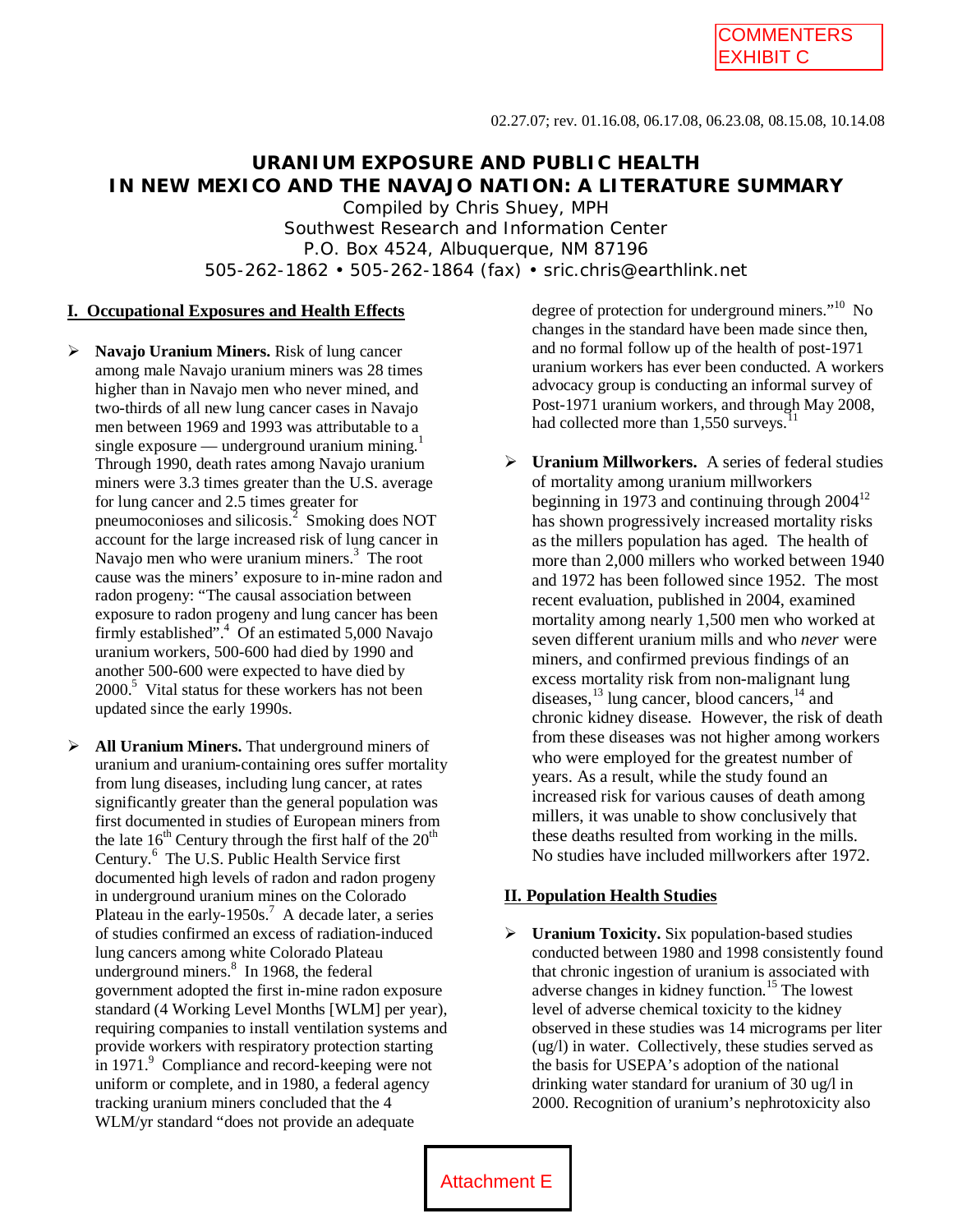led to a three-fold *decrease* in the state's groundwater protection standard for uranium in  $2003^{16}$ .

- **Community Health Studies.** Despite more than 50 years of uranium development on the Navajo Nation, no *comprehensive* public health study has ever been conducted in uranium-mining communities.<sup>17</sup> The federally funded **DiNEH Project** is an ongoing cross-sectional study examining the relationship of high rates of kidney disease in the Eastern Navajo Agency to exposure to uranium and other heavy metals in the environment. Preliminary results of the study indicate that the percentages of self-reported chronic kidney disease, diabetes, high blood pressure and autoimmune diseases are higher in Navajo communities with higher numbers of uranium mines.<sup>18</sup> Initial exposure modeling indicates that environmental exposures, including living within 0.8 kilometer of a uranium mine site and coming in contact with uranium wastes, are significant predictors of kidney disease/diabetes.<sup>19</sup>
- **Navajo Neuropathy.** Progressive neurological deterioration of the hands and arms of two Navajo sisters (two of 37 cases) was attributed to their exposures as fetuses and newborns to uranium mine wastes and consumption of mine water; genetic predisposition or causes were ruled out in these cases.<sup>20</sup> Most people with Navajo neuropathy died of liver failure and other complications in their late teens or early 20s, and the number of cases declined to zero after closure of abandoned open pit uranium mines by the early  $1990s.<sup>21</sup>$
- **Birth Defects.** Rates of birth defects in babies born to Navajo women living in uranium mining areas in New Mexico and Arizona between 1964 and 1981 were 2 to 8 times the national averages, depending on the type of defect.<sup>22</sup> An association between uranium exposure and birth defects may be significant when the mothers' and fathers' exposures are combined.<sup>23</sup>

## **III. Ecological and Environmental Studies in New Mexico and the Navajo Nation**

 **Churchrock Spill.** The July 16, 1979, uranium mill tailings spill at the United Nuclear Corporation Church Rock, N.M., tailings disposal facility was the largest release of radioactive wastes, by volume, in U.S. history, and ranked second only to the Chernobyl reactor accident in 1986 in total curies of radiation released to the environment. Yet this event received significantly less national media coverage than the March 1979 Three Mile Island nuclear

reactor accident, which released less than a third of the radiation released in the Church Rock accident. $^{24}$ 

- **Animal Studies.** Livestock that grazed in uranium mining areas of the Grants Mineral Belt were found to have significantly higher levels of uranium and radium in their muscles and organs than livestock not raised in uranium mining areas, according to a series of studies done in the 1980s to assess the effects of the July 1979 Church Rock uranium mill tailings spill and nearly 20 years of chronic mine-water discharges to the Puerco River system.<sup>25</sup>
- **Navajo Abandoned Mines.** More than 1,200 abandoned uranium mines have been documented on the Navajo Nation,<sup>26</sup> and of those, as many as 500 may need environmental restoration costing hundreds of millions of dollars. <sup>27</sup> (*See map below*.) More than 100 abandoned uranium mines have been documented in 17 chapters of the Eastern Agency of the Navajo Nation in New Mexico.<sup>28</sup> Two of those mines sandwich a Navajo community where nearly 6,000 cubic yards of radium- and uraniumcontaminated soils were removed from around six homes by USEPA in Spring  $2007.<sup>29</sup>$  USEPA and other federal agencies have developed a 5-year plan to investigate and clean up of high-risk uranium mine and waste sites, contaminated structures and polluted water wells as a result of Congressional inquiries.<sup>30</sup>
- **Waste Volumes.** The New Mexico Bureau of Geology documented 123 abandoned uranium mines in Cibola County, 358 in McKinley County and 109 in Sandoval County.<sup>31</sup> About half of those mines were developed and operated in the Grants Mineral Belt between 1950 and the early-1990s, generating 38 million tons of ore by 1970, and roughly an equivalent volume thereafter.<sup>32</sup> About a third of that total was taken from the Jackpile Mine on Laguna Pueblo, once the largest open-pit mine in the world.<sup>33</sup> Seven uranium mills were operated in the state between 1947 and 1995, generating more than 90 million tons of radioactive tailings, all of which have been subject to reclamation pursuant to federal regulations. $^{34}$  Each of these mills and tailings disposal sites caused extensive groundwater contamination by radium, uranium, various trace metals and dissolved solids. One estimate is that 1.2 million acre-feet of groundwater (or enough to fill Elephant Butte Reservoir *more than twice*) have been contaminated in the Ambrosia Lake-Milan area from historic mine and mill discharges, and less than twotenths of 1 percent has been treated to reduce contaminant levels.<sup>35</sup>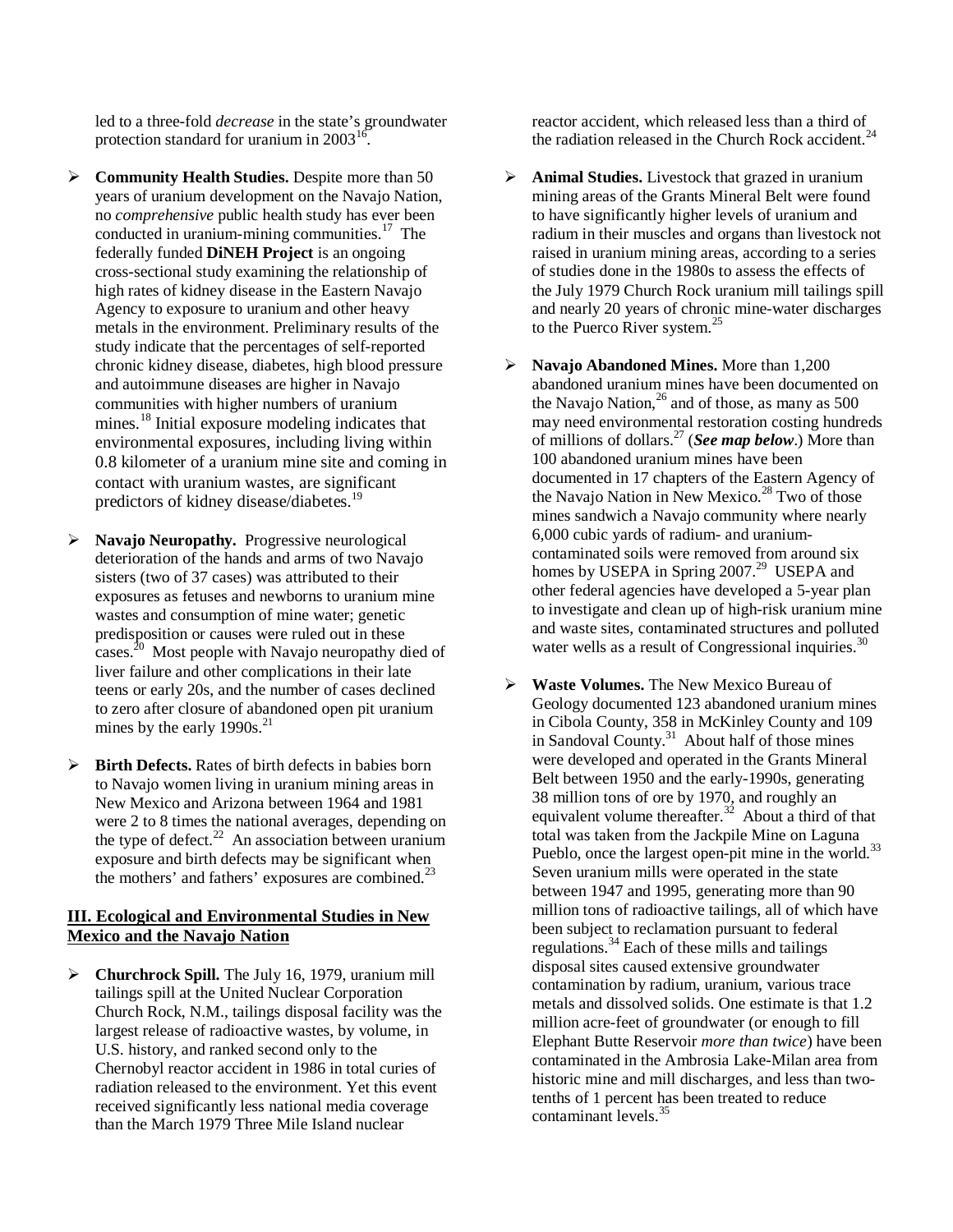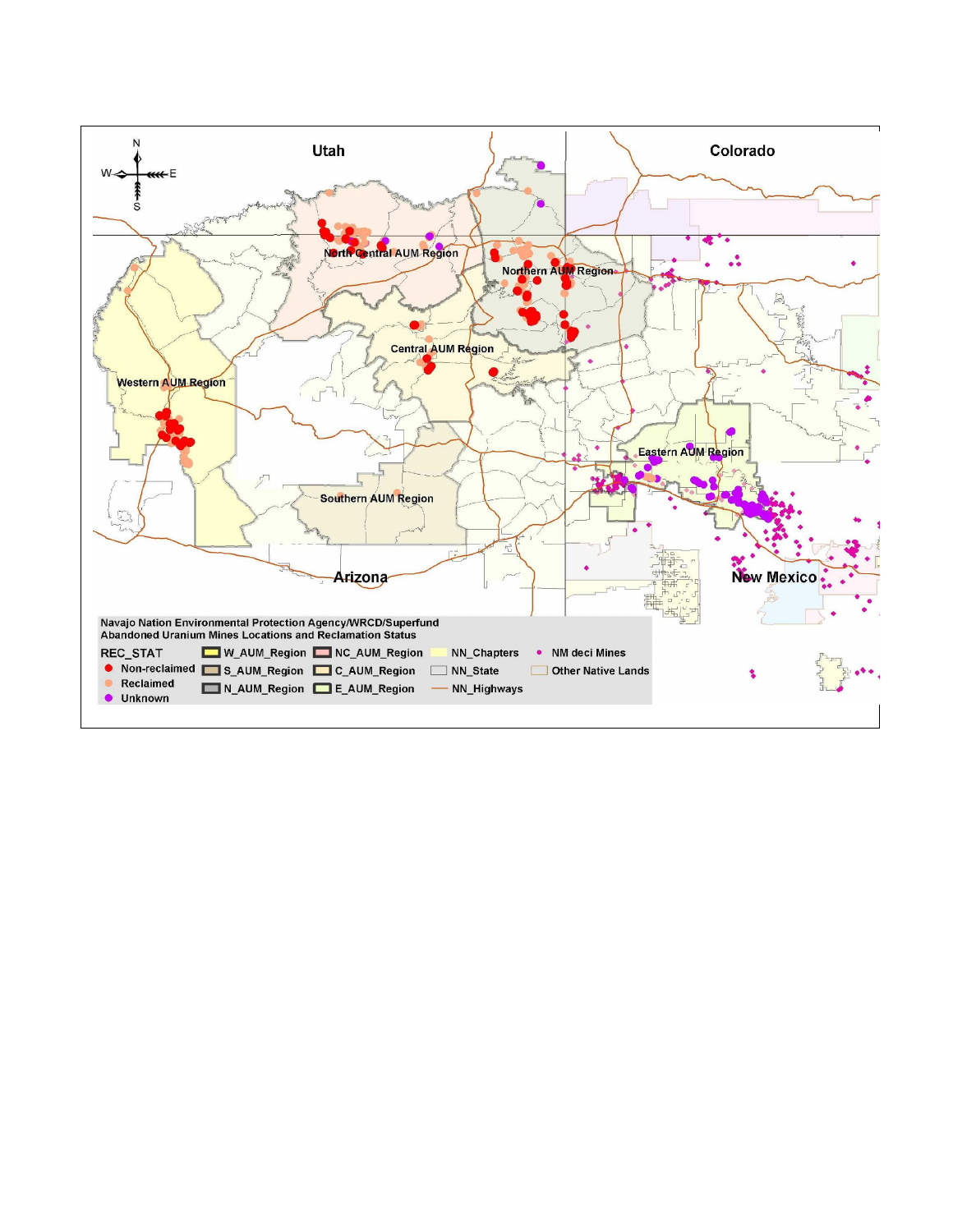## **CITATIONS**

 $\overline{a}$ <sup>1</sup> **Gilliland FD, Hunt WC, Pardilla M, Key CR.** Uranium mining and lung cancer among Navajo men in New Mexico and Arizona, 1969 to 1993. *Journal of Occupational and Environmental Medicine*; 42(3):278-83, March 2000.

<sup>2</sup> **Roscoe RJ, Deddens JA, Salvan A, Schnorr TM.** Mortality among Navajo uranium miners. *American Journal of Public Health*; 85(4):535-40, April 1995.

<sup>3</sup> **Gilliland, et al., 2000**; see, also, **Samet JM, Kutvirt DM, Waxweiler RJ, Key CR.** Uranium mining and lung cancer in Navajo men. *New England Journal of Medicine*; 310(23):1481-4, June 7, 1984; **Gottlieb LS, Husen LA.** Lung Cancer Among Navajo Uranium Miners*. Chest*.; 81(4):449-452, April 1982; **Wagoner JK, Archer VE, Gillam JD.** Mortality of American Indian Uranium Miners. Proceedings XI International Cancer Congress (Bucalossi P, Veronesi U, Cascinelli N, eds.), 3:102-107; *Excerpta Medica International Congress Services* No. 351, 1975.

<sup>4</sup> Samet J, Mapel DW. Diseases of Uranium Miners and Other Underground Miners Exposed to Radon. Chapter 98 in: *Environmental and Occupational Medicine*, WM Rom, ed. Philadelphia: Lippincott-Raven Publishers, 1998:1307- 1315.

<sup>5</sup> **Brugge D, Goble R.** The History of Uranium Mining and the Navajo People. *American Journal of Public Health*; 92(9):1410-1419; Sept. 2002 (citing estimates by V. Archer in testimony to Congress in 1990).

<sup>6</sup> **Lorenz E.** Radioactivity and Lung Cancer: A Critical Review of Lung Cancer in the Miners of Schneeberg and Joachimsthal. *Journal of the National Cancer Institute*, 5(1):1-15, Aug. 1944; **Holaday DA.** History of Exposure of Miners to Radon. *Health Physics*, 16:547-552, 1969.

<sup>7</sup> **Holaday DA, David WD, Doyle HN.** An Interim Report of a Health Study of the Uranium Mines and Mills. Grand Junction, Colo.: Federal Security Agency, U.S. Public Health Service, Division of Occupational Health, and Colorado State Department of Public Health, 1952.

<sup>8</sup> Wagoner JK, Archer VE, Carroll BE, Holaday DA, Lawrence PA. Cancer mortality patterns among U.S. uranium miners and millers, 1950 through 1962. *Journal of the National Cancer Institute*, 273:181-188, 1964; **Wagoner JK, Archer VE, Lundin FE, Holaday DA, Lloyd JW.** Radiation as the Cause of Lung Cancer Among Uranium Miners. *New England Journal of Medicine*; 273(4):181-188, 1965; **Lundin FE, Wagoner JK, Archer VE.** Radon Daughter Exposure and Respiratory Cancer, Quantitative and Temporal Aspects: Report from the Epidemiological Study of United States Uranium Miners. National Institute for Occupational Safety and Health and National Institute of Environmental Health Sciences, Joint Monograph No. 1, 1971.

<sup>9</sup> **Eichstaedt PH.** *If You Poison Us — Uranium and Native Americans*. Red Crane Books (Santa Fe, N.M.), 1994.

<sup>10</sup> **NIOSH Study Group.** The Risk of Lung Cancer Among Underground Miners of Uranium-Bearing Ores. National Institute of Occupational and Health, July 1980.

<sup>11</sup> To learn more about the survey, visit www.post71exposure.org.

<sup>12</sup> **Pinkerton LE, Bloom TF, Hein MJ, Ward EM.** Mortality among a cohort of uranium mill workers: an update. *Journal of Occupational and Environment Medicine*, 2004; 61:57-64; **Waxweiler RJ, Archer VE, Roscoe RJ, et al.** Mortality patterns among a retrospective cohort of uranium mill workers. In: Epidemiology Applied to Health Physics, Proceedings of the Sixteenth Midyear Topical Meeting of the Health Physics Society, Albuquerque, New Mexico, January 9-13, 1983; 428-435; **Archer VE, Wagoner JK, Lundin FE.** Cancer mortality among uranium mill workers. *Journal of Occupational Medicine*, 1973; 15:1,11-14.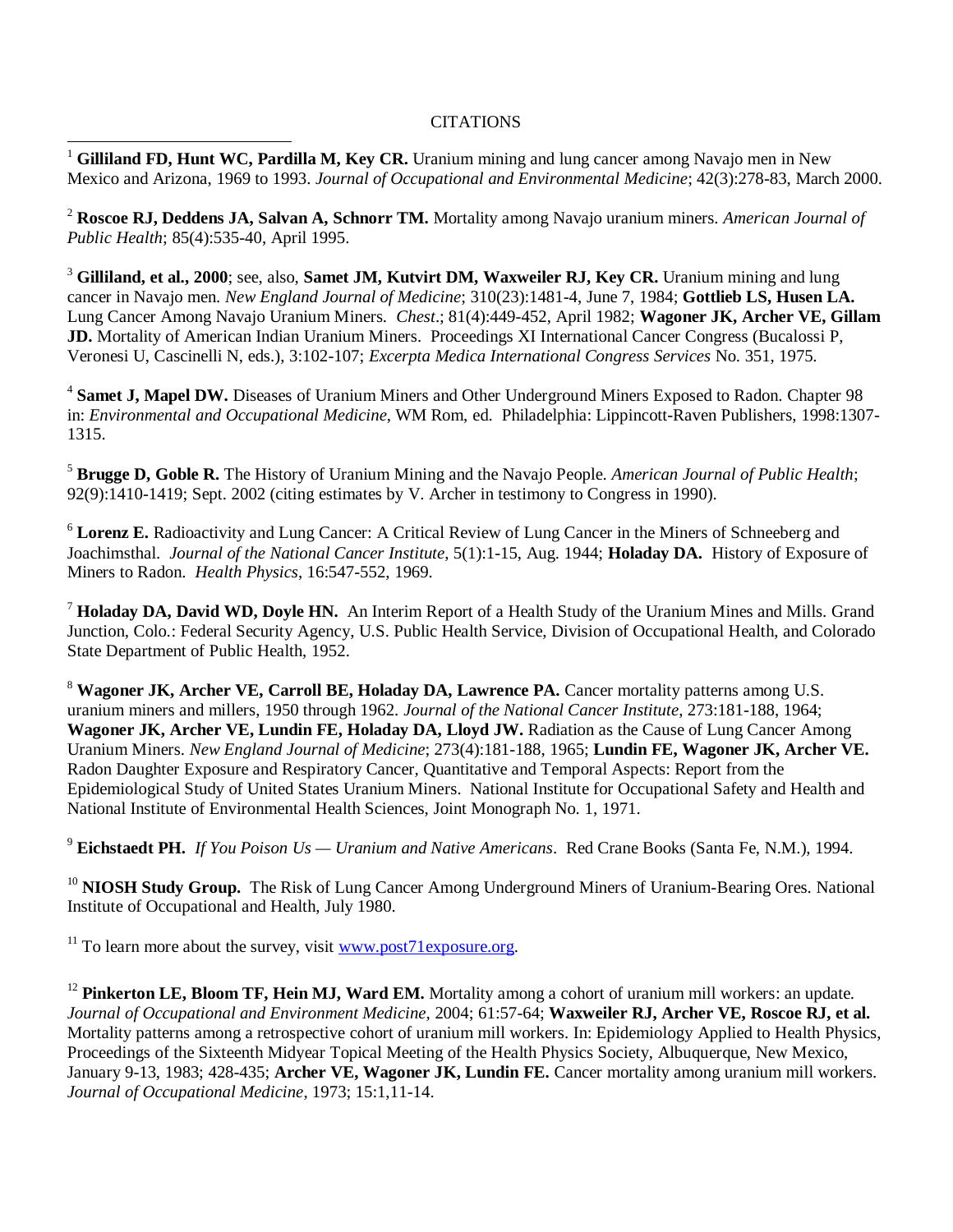$\overline{a}$ <sup>13</sup> The category of non-malignant, or non-cancerous, respiratory disease included emphysema, pneumoconiosis, and other lung diseases. Pneumoconiosis is a type of lung disease caused by breathing in mineral dust.

<sup>14</sup> This category included lymphoma and Hodgkin's disease, but not leukemia.

<sup>15</sup> **Kurttio P, Auvinen A, Salonen L, Saha H, Pekkanen J, Makelaine I, Vaisanen SB, Penttila IM, Komulainen H.** Renal effects of uranium in drinking water. *Environmental Health Perspectives,* 110: 337-342, 2002; **Limson-Zamora M, Tracy BL, Zielinski JM, Meyerhof DP, Moss MA**. Chronic ingestion of uranium in drinking water: a study of kidney bioeffects in humans. *Toxicological Sciences*, 43(1): 68-77, 1998; **Mao Y, Desmeules M, Schaubel D, Berube D, Dyck R, Brule D, Thomas B**. Inorganic components of drinking water and microalbuminuria. *Environmental Research*, 71(2): 135-140, 1995; **Moss MA**. Chronic low-level uranium exposure via drinking water clinical investigations in Nova Scotia. Master of Science, Dalhousie University, 1985. **Moss MA, McCurdy RF, Dooley KC, Givener ML, Dymond LC, Slater JM, Courneya MM**. Uranium in drinking water—report on clinical studies in Nova Scotia. In: *Chemical Toxicology and Clinical Chemistry of Metals*, SS Brown, et al., eds., Academic Press, London, England: 149-152, 1983; **Moss MA, McCurdy RF**. Clinical study of a population exposed to excessive levels of uranium in drinking water. *Annals of the Royal College of Physicians and Surgeons of Canada*, 15, 1982.

<sup>16</sup> Malcewska-Toth B, Myers O, Shuey C, Lewis JL. Recommendations for a Uranium Health-based Ground Water Standard. Report to New Mexico Environment Department, Ground Water Bureau (Santa Fe, NM). Prepared by the University of New Mexico Community Environmental Health Program, May 2003.

<sup>17</sup> **Shuey C, deLemos J, George C.** Uranium mining and community exposures on the Navajo Nation. Presentation at American Public Health Association Annual Meeting, Washington, DC, November 7, 2007.

<sup>18</sup> Lewis JL. The Navajo Uranium Assessment and Kidney Health Project, DiNEH Project Phase II. Presentation at American Public Health Association Annual Meeting, Washington, DC, November 7, 2007.

<sup>19</sup> **Shuey C**. Written Statement to Subcommittee on National Parks, Forests, and Public Lands, Committee on Natural Resources, U.S. House of Representatives, Hearing on Community Impacts of Proposed Uranium Mining Near Grand Canyon National Park, March 28, 2008 (Flagstaff, AZ); statement accessible at http://resourcescommittee.house.gov/images/Documents/20080328/testimony\_shuey.pdf.

<sup>20</sup> **Rosen J, Mushak P.** Metal and Radiation-induced Toxic Neuropathy (TN) in Two Navajo Sisters. *Toxicological Sciences*; No. 378 (abstract only); 54(1):80; 2000.

<sup>21</sup> **Pasternak, J.** "Blighted Homeland: Oases in Navajo desert contained 'a witch's brew'", *Los Angeles Times*, Nov. 20, 2006 (http://www.latimes.com/news/nationworld/nation/la-na-navajo-series,0,4515615.special).

<sup>22</sup> **Shields LM, Wiese WH, Skipper BJ, Charley B, Benally L.** Navajo birth outcomes in the Shiprock uranium mining area. *Health Physics*; 63:542-51, November 1992.

<sup>23</sup> **Hindin R, Brugge D, Panikar B.** Teratogenicity of depleted uranium aerosols: A review from an epidemiological perspective. *Environmental Health: A Global Access Science Source*, 4:17, September 30, 2005.

<sup>24</sup> Brugge D, deLemos J, Bui C. The Sequoyah Fuels Corporation Release and the Church Rock Spill: Unpublicized Nuclear Releases in American Indian Communities. *American Journal of Public Health*, 97(9):1595-1600, September 2007.

<sup>25</sup> Lapham SC, Millard JB, Samet JM. Health implications of radionuclide levels in cattle raised near U mining and milling facilities in Ambrosia Lake, New Mexico*. Health Physics* 1989; 56(3):327-40; **Millard JB, Lapham SC,**